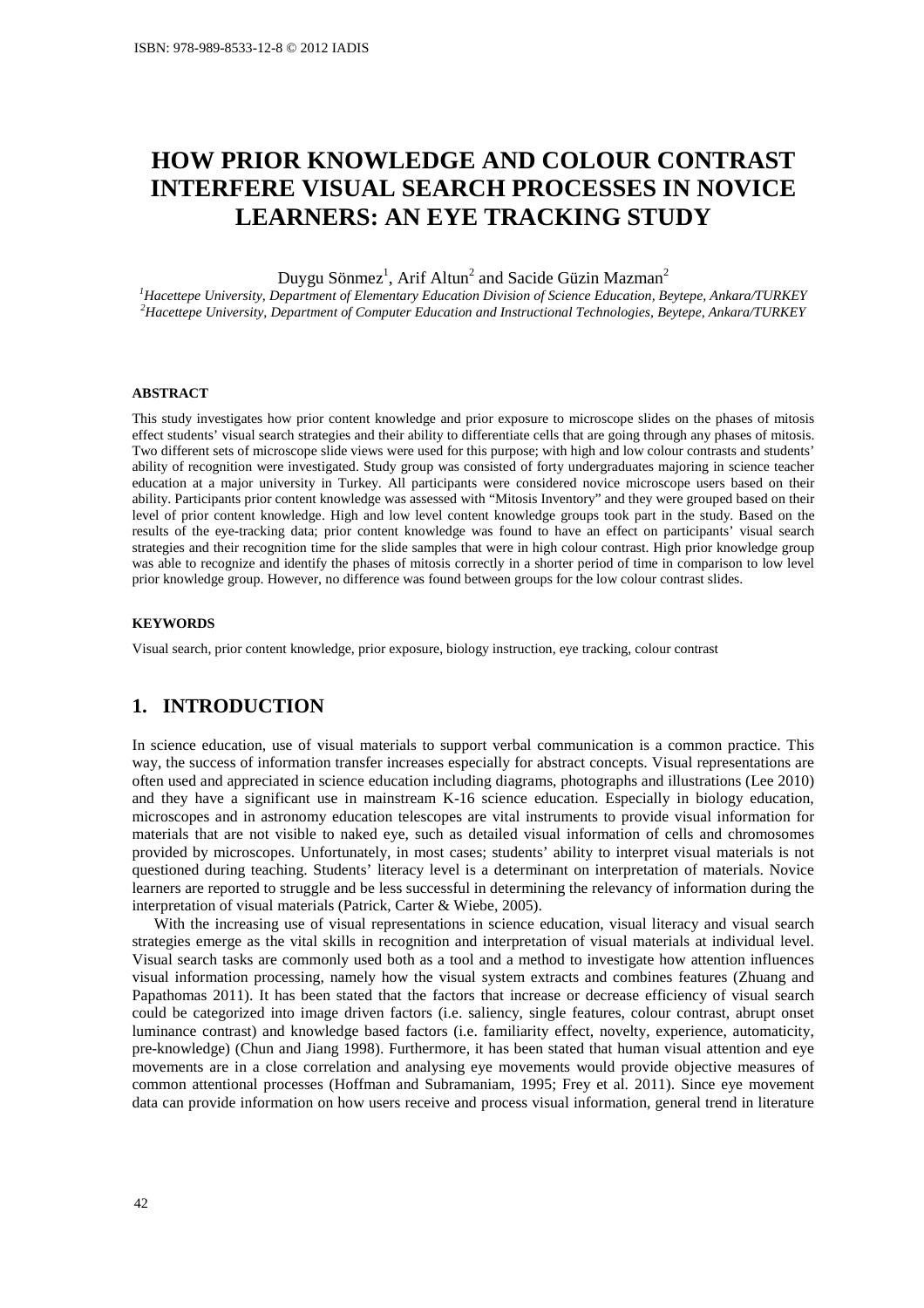has been to identify differences among novice and experts' performance with field related visual materials through eye metrics data.

Based on the data provided in literature, an experimental study was designed to explore the visual search strategies of novice learners in relation to their content knowledge level and colour contrast variations in virtual representations. More specifically, this study was designed to explore how undergraduate students' visual search strategies differ based on their prior content knowledge and the microscope slides' colour contrast variations when they were presented the same content information. In this case, the content comprised of microscope slides of onion root cells that are going through various stages of mitosis.

### **1.1 Visual Search**

Visual search is defined as a paradigm in which a person looks for a target item among a set of distracter items (Wolfe, 1994) "to determine, as rapidly as possible, whether a target item is present or absent in a display" (Enns and Rensik, 1990, p. 323). This process involves two elements, a targeted item and distracters (Leonards et al. 2002). In visual search literature, it has been suggested that there two kinds of visual search types. These are "feature search" and "conjunction search" (Wolfe 1994; Old and Fockler 2004; Zhuang and Papathomas, 2011).

In single feature search tasks, the target differs from distracters on the basis of a single feature dimension (e.g., colour, shape, size) and reaction time and accuracy to search for the target remain generally unchanged even though the number of distracters increases in a feature search task. By contrast, in a conjunction search task, target differs from distracters on the basis of a conjunction of two or more feature dimensions (e.g., colour and shape) and reaction time increases while accuracy decreases by the increase in the number of distracters (Old and Fockler, 2004; Zhuang and Papathomas, 2011). In their Feature Integration Theory, Treisman and Gelade (1980) suggested that conjunction search occurs in two stages; the first stage of visual search is a parallel mechanism where information about one single feature dimension such as colour, size, or orientation can help in the search; each type of feature is represented by a separate feature map in the brain. The second stage of the model is a serial mechanism where each item must be considered in turn to determine whether it satisfies each required feature. When targets and distracters in visual search differ by an easily distinguishable feature such as colour, size, or orientation the reaction times decreases. On the contrary, for targets that "are not easily discriminable or differ from distracters by a conjunction of features (e.g., a particular combination of colour and shape) display size has a large effect on search times and the reaction time slope is steep" (Trick and Enns 1998, p.350).

Ngyren (1996) found that if the target stimulus is visually conspicuous then search performance could be up to 83% faster. One of the dimensions of conspicuity is differences of background colour or luminance and stimulus colour or luminance. Colour is an influential factor of graphical display and when used appropriately can lead to faster search times; conversely, poor use of colour can lead to decreases in performance (Ling and Schaik 2002, p. 224). Schaik and Ling (2001) reports that colour combinations with higher level of background and foreground contrast lead to better performance in comparison to lower contrast. In addition to colour contrast, increasing luminance contrast is also reported to be influential on visual search process and it was found that the mean fixation duration increases clearly with decreasing luminance contrast (Ojanpaa and Nasanen, 2003). Since Donk and Theeuwes (2001) have argued that luminance changes are necessary for marking to occur, Olds and Fockler (2004) suggested to further study of the question whether visual marking could occur with the present equiluminant stimuli. Background complexity is also suggested to effect visual information processing process and fixation duration and length of saccades (Crosby, Iding and Chin, 2001). Increase in the background complexity will also result in increase in information processing time and fixation duration.

Apart from those image-design driven factors (background contrast, luminance, conspicuity etc.) individual factors i.e. prior content knowledge, prior exposure, visual ability, have an effect on visual search performance. For example, success in identification and recognition of microscope display is found to be depending on integration of general knowledge, visual knowledge, high level recognition and reasoning (Pani, Chariker and Fell 2005) and content knowledge is reported to be an important component during visual processing. Moreover prior exposure to an object is suggested to improve the recognition during the upcoming encounters. The effect of this prior exposure is called "priming" and stated to improve one's ability to identify an item or an object (Schacter and Buckner 1998), not requiring conscious effort or explicit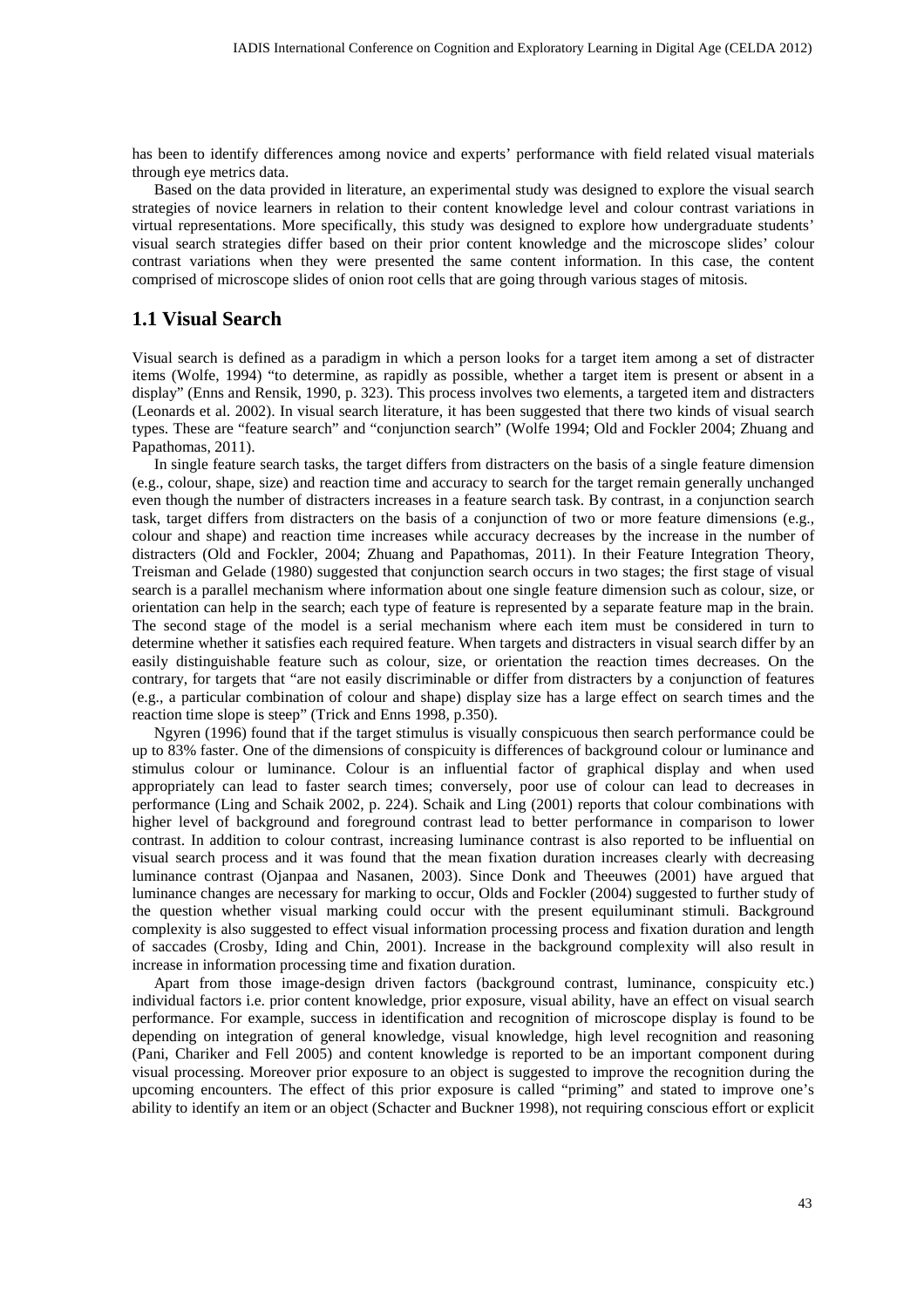knowledge (Kristjansson, Wang and Nakayama 2002). Existing research focuses on visual search with the purpose of identifying specific patterns to support the learning process. Studies conducted with the individuals from different professions shows differences in visual search performance generally based on expertise level, prior exposure and visual display design characteristics. Various studies (i.e. Cook, Wiebe and Carter, 2008) point out the differences in interpretation of graphics among students with high and low level of content knowledge as well as among complex designed displays and well-designed displays. Results of such studies show a difference favouring experts including identification of visual images or interpretation of those (Krupinsky et al. 2006; Pani, Chariker and Fell, 2005) and also favouring well designed visual displays' compensatory effect (Canham and Hegarty, 2010). Experts in various fields learn to recognize specific patterns and make connections to the prior knowledge (Pani, Chariker and Fell, 2005).

Also eye movement studies investigating performance among various expertise levels support this difference, indicating that experts perform visual search with fewer saccadic movements with more accuracy in comparison to less trained participants (Krupinski et al. 2006; Leung et al. 2007). In addition, literature supports Henderson's (2003) suggestion that prior knowledge has a significant role on eye metrics such as fixation. Canham and Hegarty (2010) reports on a study focusing on eye fixations with visual displays which shows that with declarative knowledge subjects focus on more to relevant information rather than irrelevant information. Understanding students' interpretation of microscope slides in relation to their level of content knowledge and their expertise level, which is developed through repetition, holds a merit for the future use of such visual materials in education. Moreover, understanding the effect of prior knowledge and prior exposure with or without a well-designed environment is also important in terms of science education.

#### **1.2 Research Questions**

Shedding light on how students conduct visual search and interpret microscope slides in relation to their level of pre-existing content knowledge can help in the use and development of visual aids to support learning process in education. Therefore, this study targets novice individuals who are lack of repetition and expertise in interpreting microscope slides and investigates their visual search processes with the following questions;

- 1. Do the eye movements during the visual search task in different background colour contrast differ in terms of individual's prior knowledge level?
	- a.Do the eye movements during the visual search task in high colour contrast images differ in terms of individual's prior knowledge level?
	- b.Do the eye movements during the visual search task in low colour contrast images differ in terms of individual's prior knowledge level?
- 2. Do the eye movements during the visual search task in different background colour contrast differ in terms of having prior exposure to microscope view?
- a. Do the eye movements during the visual search task in high colour contrast images differ in terms of having prior exposure to microscope view?
- b. Do the eye movements during the visual search task in low colour contrast not images differ in terms of having prior exposure to microscope view?
- 3. Is the interaction effect between prior knowledge and prior exposure significant?

### **2. METHODOLOGY**

### **2.1 Participants**

A total of ninety-eight,  $3<sup>rd</sup>$  and  $4<sup>th</sup>$  year undergraduate students took part in the study. All participants were pre-service elementary science teachers who completed at least two general biology courses and had the basic skills of microscope use.

Prior content knowledge test on mitosis and its phases was administered to those 98 students to identify their level of prior content knowledge. Their scores were ranged from 0 to 10 with a M=5.67 mean score and sd=2.46. Participants were grouped based on their prior content knowledge levels on the phases of mitosis as high, medium or low level groups. According to their prior content knowledge scores, 40 students were appointed to either high or low level groups, 20 students to each group. High and low level groups were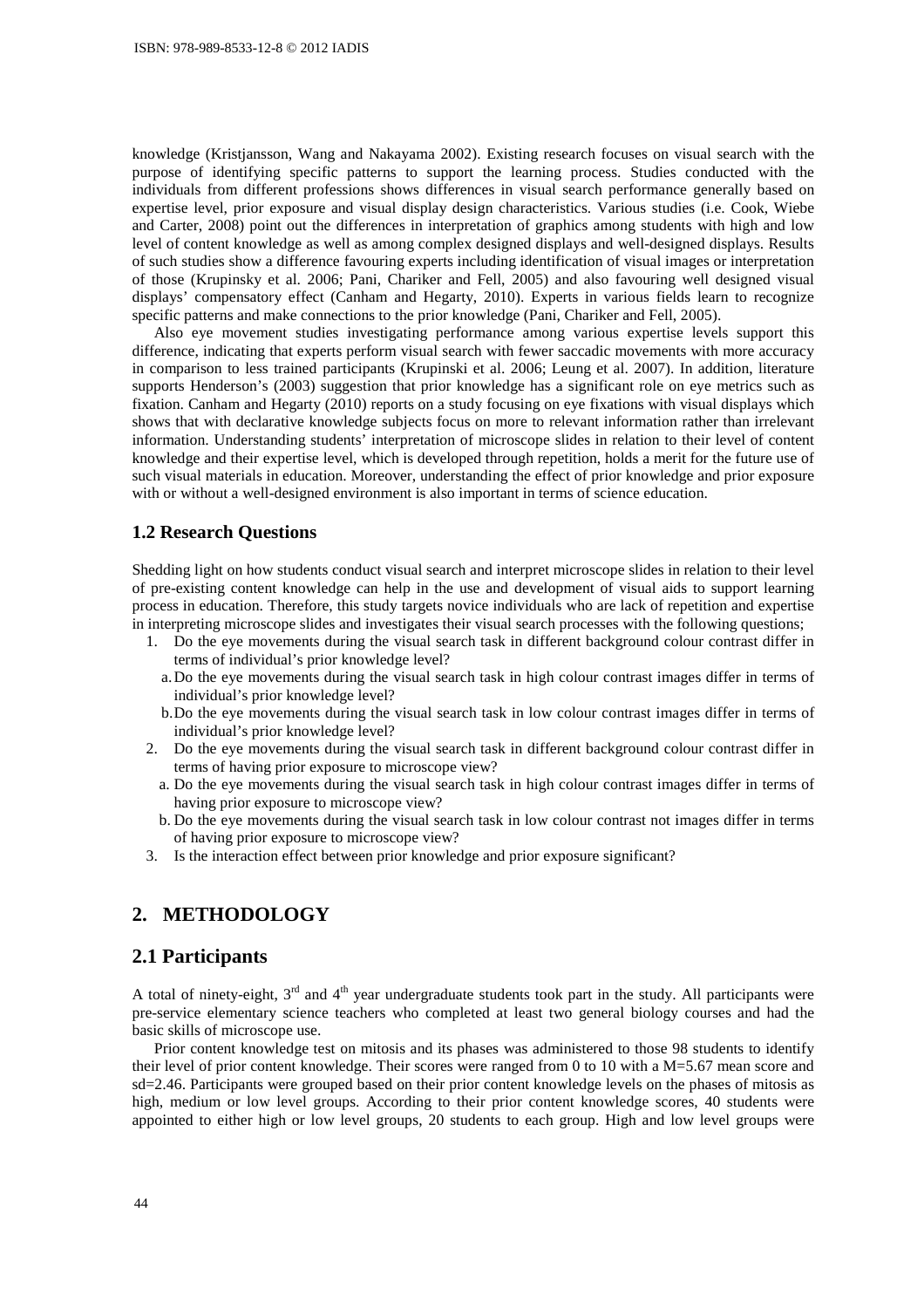formed in regard to prior test scores  $(+/-)$  1 standard deviation. Further data collection was conducted with the participation of students who were placed in either low or high level content knowledge groups. For the purpose of this study, all participants were novices in terms of their experience of using microscopes. Demographic characteristic of the study group is presented in Table 1.

| Demographic Characteristics       |                | F  | Percentage $(\%)$ |
|-----------------------------------|----------------|----|-------------------|
|                                   | Female         | 28 | 70%               |
| Gender                            | Male           | 12 | 30%               |
| Grade                             | 3              | 28 | 70%               |
|                                   | $\overline{4}$ | 12 | 30%               |
|                                   | Low            | 20 | 50%               |
| Prior Knowledge                   | High           | 20 | 50%               |
| Prior exposure to microscope view | Yes            | 20 | 50%               |
|                                   | No             | 20 | 50%               |

Table 1. Demographic characteristic of the participants

## **2.2 Data Collection and Instruments**

The prior knowledge was measured by a content test consisting of 12 multiple choice questions which was developed by a field expert who is also one of the researchers. Two more field experts outside of the study were asked to examine the questions for content validity. Questions were revised according to their suggestions. The test was administered to ninety-eight pre-service elementary science teachers for item analysis and reliability studies. The analyses yielded two questions out of 12 to be extracted from the test since the item discrimination indices for these were below 0.3. The item discrimination indices for the remaining questions ranged between 0.32 and 0.66. The reliability of the test was assessed with KR-20 reliability coefficient and it was found to be .717. Each correct answer was scored 1 point and wrong answer was scored 0 point. The maximum score of the test was 10 and the minimum was 0.

# **2.3 Data Analysis**

A 2x2 within subject design is used for the purpose of this study. Participants were grouped by their level of prior content knowledge and their statement on either having a prior exposure to slides showing phases of mitotic division with the consideration of priming effect. During this study participants were shown a series of images consist of onion root cells. Students' task was to identify any cell/s that is/are undergoing through a phase of mitosis then click on the cell with the cursor and select the correct mitotic phase from multiple choices provided on the right side of the screen. During this task; participants were expected to go through the following steps. 1- conducting visual search 2- recognizing cell/s that are undergoing mitosis 3- recalling pre-existing knowledge and identifying the mitosis phase.

Based on prior knowledge test scores, 40 students (20 students from low prior knowledge group and 20 students from high prior knowledge groups) were selected among ninety-eight students. Experimental sessions were executed individually for each participant on an eye tracking computer accompanied by a researcher. Data collection session lasted from 10 to 15 min. The eye tracker was recalibrated for each participant before starting the data collection procedure and at the beginning an instruction was displayed including an audio-visual example. The eye track data were stored separately for further analysis.

# **2.4 Experimental Setting**

Seven different microscope images of cells were displayed on a computer screen for each question. The microscopes slide images were grouped in two sets; high and low contrast. High contrast images were from slides that are stained with four different stains and had maroon coloured genetic material on a light blue cell background. Four of the seven questions were placed in this first set. Second set included three low contrast slides with orange coloured genetic material on a yellow cell background. The first question set was obtained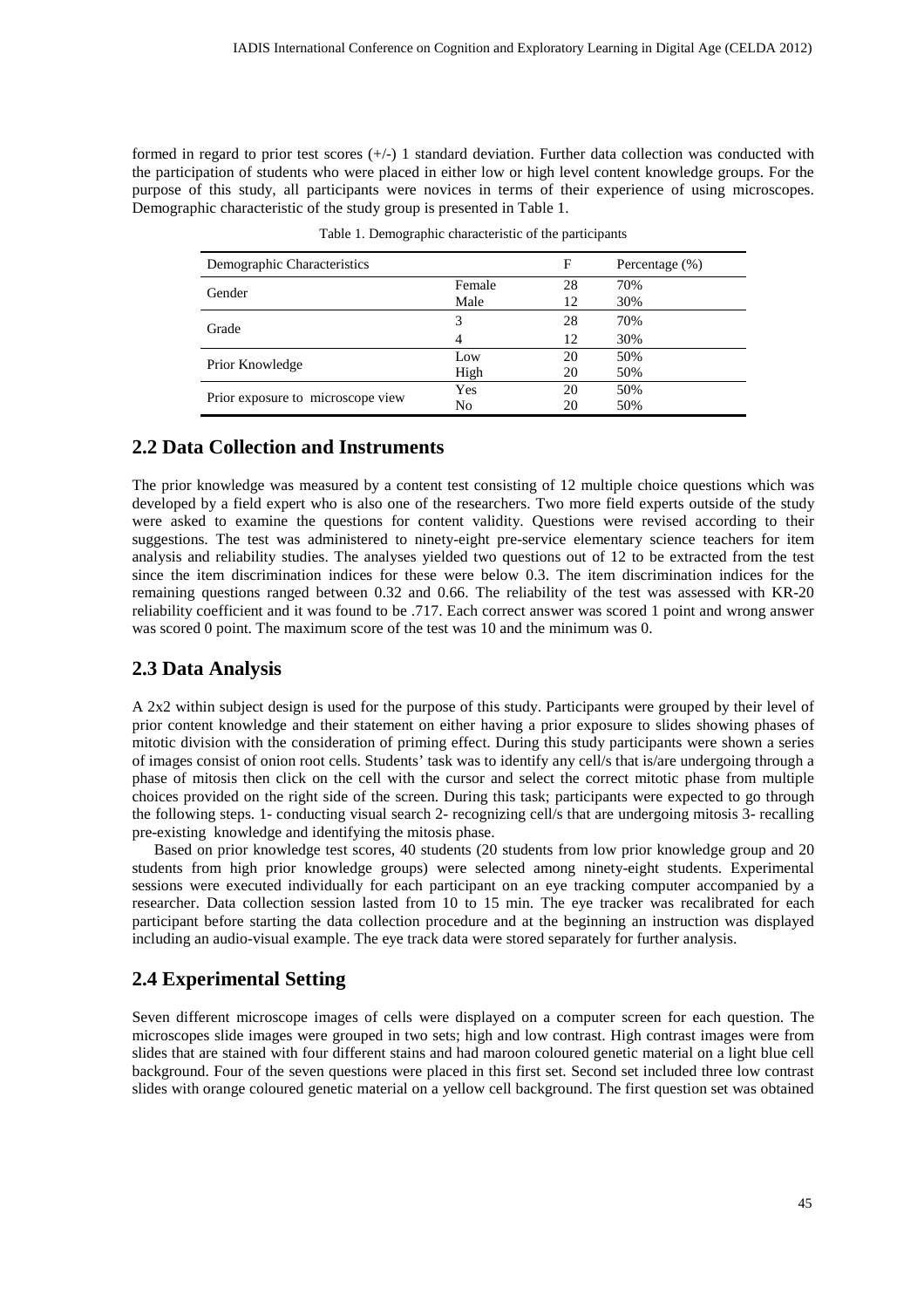from the internet and the second question set was obtained from microscope slides prepared by a field expert. A sample question from each of the question set was presented in Fig. 1.



Figure 1. Sample question from different level background colour contrasts

All of the cell images were transformed to an experiment set by Tobii software on eye tracker. Tobii T120 Eye tracker was used to record eye movement data by two binocular infra-red cameras integrated within the panels of the monitor. The eye tracker was paired with 17" LCD monitor with 1280 X 768 resolutions, 120 Hz sampling rate and an accuracy of 0.5°. Among the eye movement metrics, fixation duration and time to first fixation were obtained from eye tracker for this study. Fixation duration is the amount of the time that a particular element of a design is viewed. Time to first fixation provides to measure how long it takes before a user recognizes a specific target. Undergoing mitosis phases on the cells were drawn as area of interests. Those area of interests were the areas which students required to find and recognize the right mitosis phases. Participants' eye metrics data were recorded during the process and eye movement data on those areas were collected to analyse. Figure 2 shows the area of interest samples from each question sets.



Figure 2. Area of interest samples from different level background colour contrasts questions

The images of the cells were presented on the left side of the screen while multiple choices responses of mitotic phases were placed on the right side as seen in figure 1. Participants were asked to find the cell that is undergoing through any mitotic phase and identify the cell by clicking on it with the curser and then to select the name of the mitotic phase among multiple choices presented on the right side of the screen. Participants were informed that each question could contain more than one cell vision, so they are allowed to select more than one cell and a phase consecutively. Each of the questions was displayed 20 seconds on the screen. If participants did not click on the forward button, the next question was displayed automatically after 20 seconds.

### **3. RESULTS**

Statistics regarding dependent variables (fixation duration and time to first fixation) of low level prior knowledge-high level prior knowledge and having prior exposure-not having prior exposure in different background colours are presented in Table 2.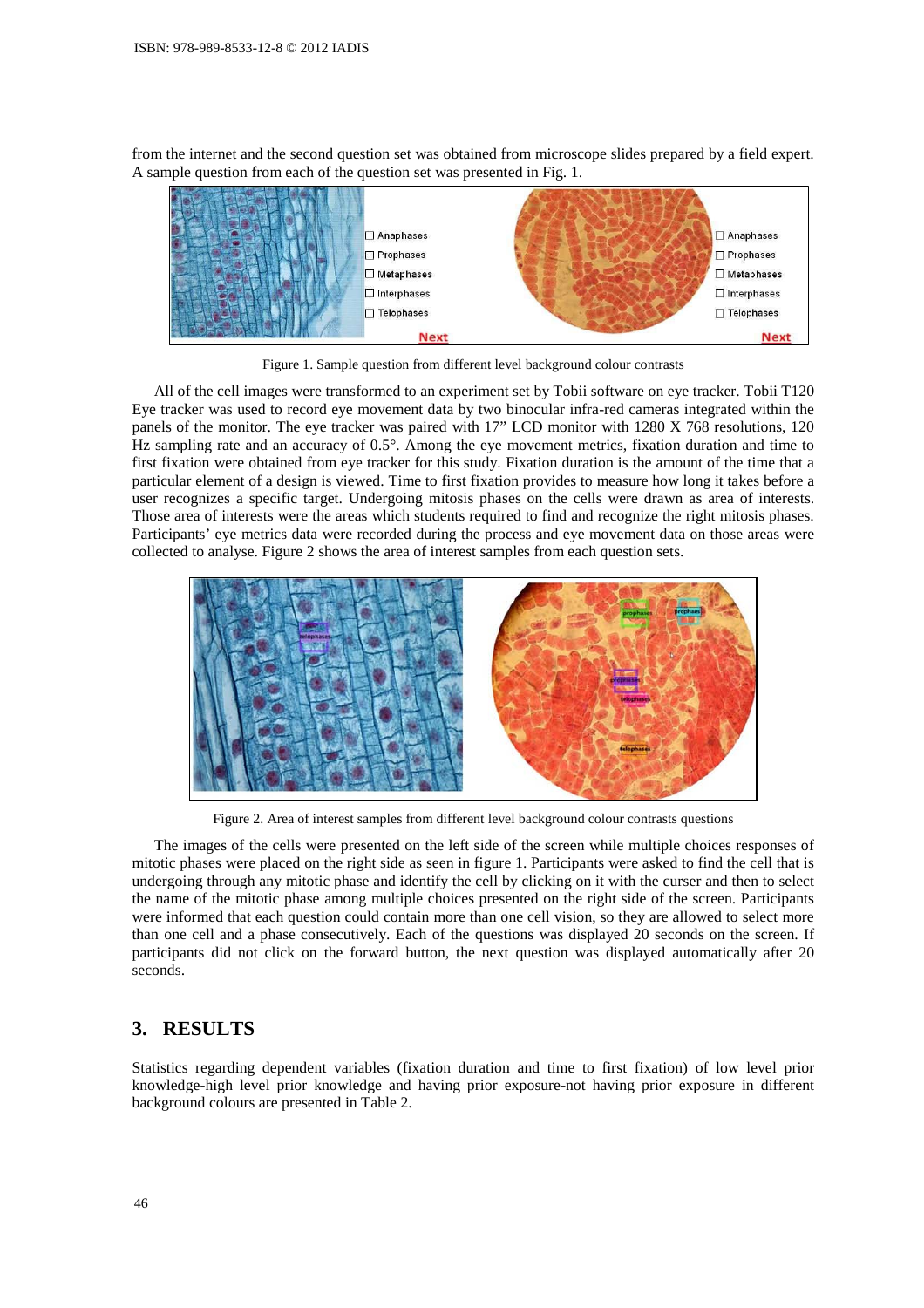|        |             |    | Low level prior knowledge |                   | High level prior knowledge |                   |
|--------|-------------|----|---------------------------|-------------------|----------------------------|-------------------|
|        |             |    | Prior exposure            | No Prior exposure | Prior exposure             | No Prior exposure |
|        |             |    | $(n=10)$                  | $(n=10)$          | $(n=10)$                   | $(n=10)$          |
| Blue   | Fix.Dur.    | М  | 1.46                      | 1.29              | 2.79                       | 2.81              |
|        |             | Sd | .806                      | .764              | 1.27                       | 1.94              |
|        | T_FirstFix. | М  | 7.04                      | 7.52              | 4.66                       | 3.98              |
|        |             | Sd | 5.2                       | 5.07              | 3.61                       | 4.33              |
| Yellow | Fix.Dur.    | М  | .818                      | .946              | 1.28                       | .889              |
|        |             | Sd | .728                      | .813              | .852                       | .697              |
|        | T_FirstFix  | М  | 4.93                      | 3.52              | 3.84                       | 5.18              |
|        |             | Sd | 3.24                      | 2.87              | 2.31                       | 5.22              |

Table 2. Eye movement statistics across prior knowledge and prior exposure groups

Descriptive analyses indicate that for high contrast images, students with higher content knowledge (a) fixate on the cells faster in comparison to students with lower content knowledge and (b) have a longer fixation period of time on the images. For further analysis, a two-factor MANOVA was conducted to examine eye movement differences in different colour contrasted images across prior knowledge and prior exposure factors.

Before the analyses, normality and homogeneity assumptions of covariance matrices were tested. Normality assumption was controlled with skewness and kurtosis value. Kurtosis value ranged from -.5 to 1.6 and skewness value ranged from .83 to 1.38. These results confirms the normality assumption is not violated (-10<kurtosis<10, -3<skewness<3) (Kline 2003). Homogeneity of covariance matrices assumption is tested with Box M's test and it was found that  $(Box's M = 54.049, F=1.428, p = .062)$ . Since the value is not significant at 0.05 level, it was accepted that covariance matrices of groups are homogenous.

MANOVA analysis was executed to determine whether there were significant differences in time to first fixation and fixation duration across prior knowledge and prior exposure in blue background (high contrast) and yellow background (low contrast) questions. The main effect of prior knowledge was found significant (Wilk's  $\Lambda = 0.677$ ),  $F(4, 33) = 3.932$ ,  $p = 0.010$ ,  $\eta_p^2 = 0.323$ ). However neither the main effect of prior exposure to microscope view (Wilk's  $\Lambda = 989$ ),  $F(4, 33) = 0.91$ ,  $p = .985$ ,  $\eta_p^2 = .011$ ) nor the interaction effect of prior knowledge and prior exposure to microscope view (Wilk's  $\Lambda = .880$ ),  $F(4, 33) = 1.129$ ,  $p = .369$ ,  $\eta_p^2 = .120$ ) were found significant.

In addition, between subject effects of prior knowledge was also examined. It was found that high level prior knowledge group was fixated on the area of interests (time to first fixation) significantly in a shorter time than low level prior knowledge group in blue background questions (high contrast);  $F(1, 36)=4.14$ ,  $p=0.049$ ,  $\eta_p^2 = 0.103$ . In addition, in the blue background (high contrast) questions, total fixation duration of high level prior knowledge group was found to be higher than their low level counterparts F(1, 36)=12,183,  $p=0.001$ ,  $\eta_p^2 = 0.253$ . However, in yellow background (low contrast) questions, no statistically significant difference between prior knowledge level groups was found neither in time to first fixation F(1, 36)=.064 p=.801,  $\eta_p^2$  = .002; nor in total fixation duration in the area of interests F(1, 36)=.714, p=.404,  $\eta_p^2$  = .019.

#### **4. CONCLUSION**

This study investigated the effect of prior knowledge and prior exposure in different colour contrasted microscope images. The images used as questions in the study were designed in two different colour contrasts, high contrast; maroon targets on blue background versus low contrast; orange targets on yellow background, to examine whether the colour contrast facilitate the recognition process in visual search tasks.

The findings of this study revealed out that for high colour contrast image group prior knowledge has an effect in visual search tasks both in time to first fixation which shows recognition and fixation duration on the related areas. This finding is consistent with individual differences principle of Mayer (2001) in the multimedia design, which states that prior knowledge has a compensating effect on producing own mental models in multimedia learning (Mayer and Moreno 1998). In high colour contrast questions, high level prior knowledge group recognized area of interest in a shorter time and fixated on correct areas longer than other areas. This finding is also consistent with prior research which reports that combinations of colours that had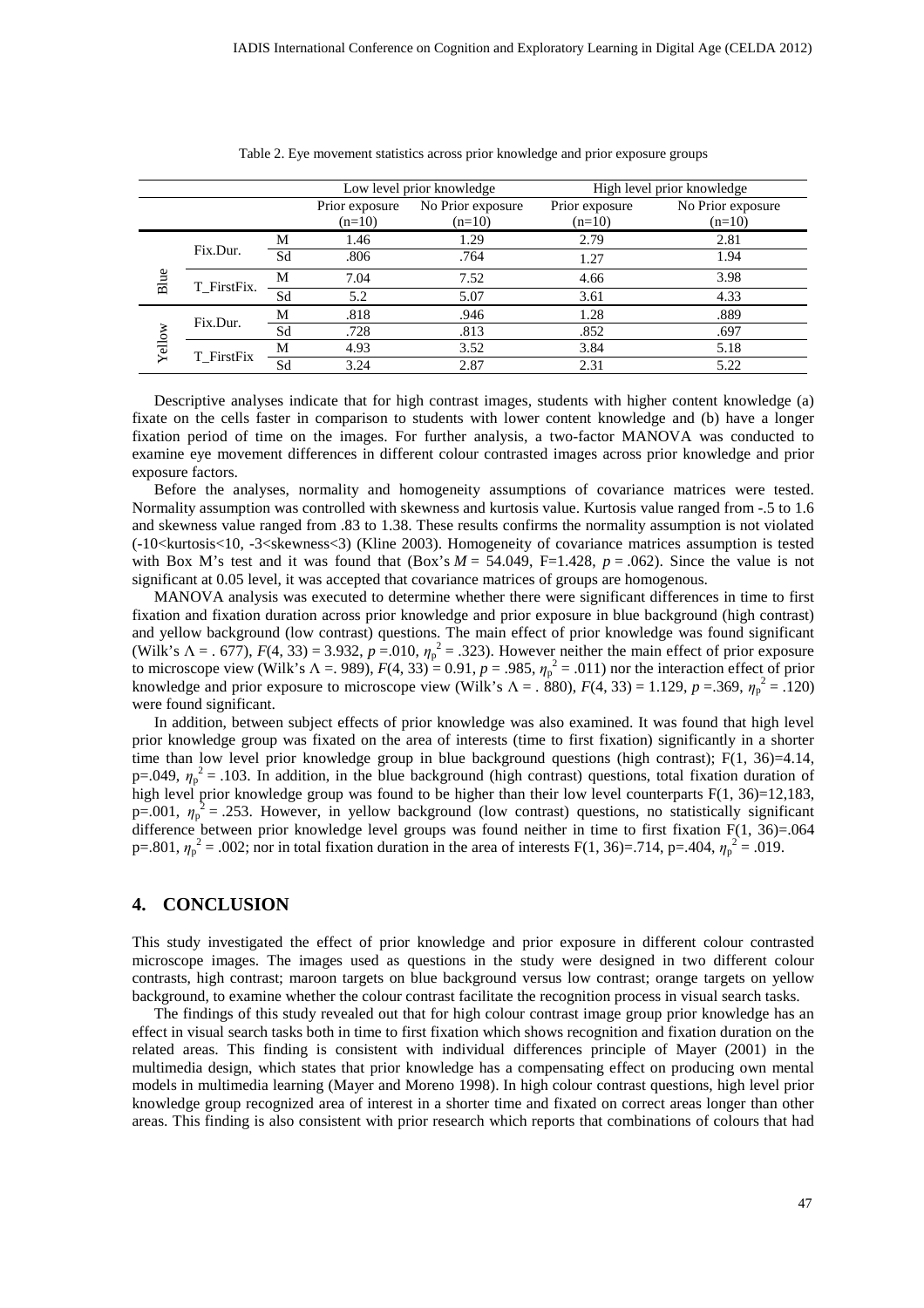higher levels of contrast between background and foreground and also higher prior knowledge generally led to better performance than combinations of lower contrast and lower prior knowledge (Ling and Schaik 2002; Theeuwes, Reimann and Mortier 2006; Huang 2008; Zhuang and Papathomas 2011).

On the other hand, visual performance of high level prior knowledge group and low level prior knowledge group was found to be similar on low contrast images, contrary to the high contrast ones. Nevertheless, based on the findings of this study it is difficult to suggest that prior knowledge effect has disappeared in low contrast background microscope images. It should be noted that time to first fixation occurs in a shorter period of time, and the difference is greater for low level prior knowledge group with no prior exposure between high and low contrast pictures (M=3.52, sd=2.87 vs. M=7.52, sd=5.07). Although this was not a main research question for this study, it may require an explanation. Remember that time to first fixation and fixation duration were the two eye tracking metrics used in this study. As a follow up to explore this difference, data were revisited and the length of first fixation duration metric results were also computed in order to explore whether these first fixations would be taken as an evidence of visual search or a mere scanning process. The length of first fixation durations were shorter in low contrast pictures (M=0.32,  $sd=0,1$ ) than high contrast pictures (M=0.5, sd=0.3). Those studying the low contrast pictures had a quicker fixation but less time spent whereas those studying the high contrast pictures had relatively fixated later but stayed longer on the areas of interests. It can be speculated that their first fixation could just be interpreted as an indication of mere eye scanning on the picture. Since visual search and scanning are different cognitive processes, additional data are required to be able to predict if the prior knowledge affect disappeared or not. Furthermore, as Henderson and Hollingworth (1998) once stated, fixation duration is an indicator of the cognitive complexity. Based on the findings in this study, it can be speculated that low contrast images might increase the cognitive complexity for participants. Another interpretation could be the presentation order of the pictures. The participants were first presented the high contrast images followed by low contrast images so these results might be due to the familiarity effect. Yet, further studies investigating the role of fixation duration with counter balanced designs are required to be able to draw more solid conclusions.

Individual differences (i.e. visual ability, prior knowledge, visual attention, working memory, visual perception) are important in understanding the visual materials and also in learning from multimedia environments. However, effect of individual differences could be sensitive to the design of the learning environment. Although people could benefit from their positive individual characteristics in well-designed learning environments, ever so novel or familiar, as found by Barry and Lazarte (1995), increase in the complexity of material would diminish the advantage of previous knowledge. Reversely, well designed display designs found to be facilitating comprehension of students who has low prior knowledge (Canham and Hegarty, 2010). Further research could explore the effects of other individual differences such as gender, age, and distinctive socio-cognitive characteristics on visual processes in multimedia environments.

In conclusion, the role of visual representations cannot be ignored in science education. This study investigated visual search process by the measurement of eye movements which is an objective measurement of cognitive processes. The results revealed that for novices, who are lack of expertise in interpreting microscope images, such as participants of this study, prior knowledge has an effect when high contrast images were in question. Findings of this study can be useful for both teachers and instructional designers in science education. Instructional designers should consider design principles together with individual differences when developing visual displays. Teachers also should consider individuals' abilities and properties of visual materials when choosing instructional materials.

However, findings are inconclusive for the low colour contrast image group due the lack of qualitative measures as verbal protocols or cognitive task analysis and further studies are recommended. In addition, this study was limited to 40 students at the undergraduate level. Studies with larges samples would be needed to confirm the findings across grades and cultural settings.

### **REFERENCES**

Barry, S. & Lazarte, A. A. (1995). Embedded Clause Effects on Recall: Does High Prior Knowledge of Content Domain Overcome Syntactic Complexity in Students of panish? *The Modern Language Journal.* 79 (4), 491-504.

Canham, M., & Hegarty, M. (2010). Effects of knowledge and display design on comprehension of complex graphics. *Learning and Instruction*. 20 (2), 155-166.